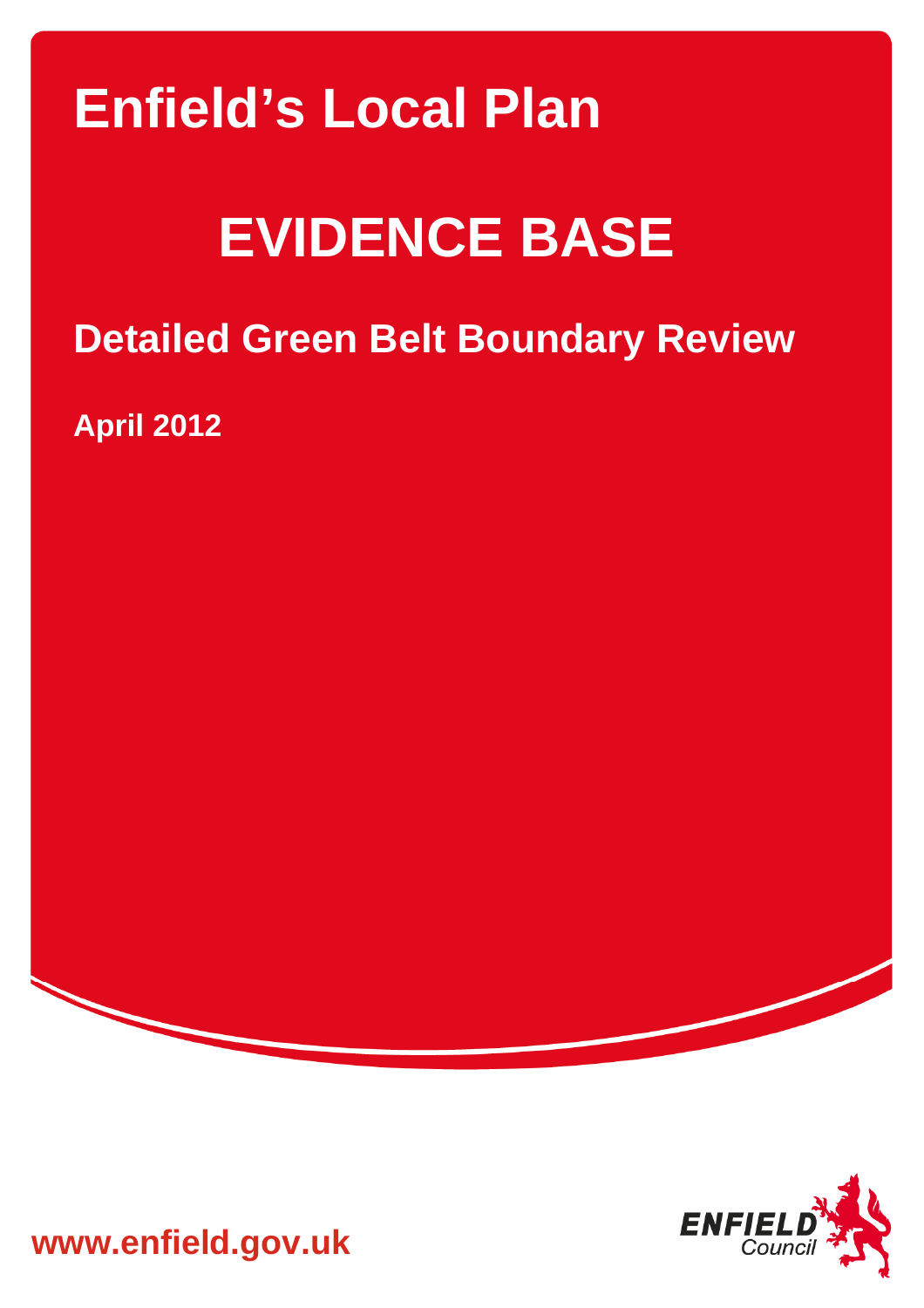### **Contents**

| <b>Boundary Review Process</b>           | $\mathcal{L}$  |
|------------------------------------------|----------------|
| Introduction                             | 3              |
| National Green Belt Policy               | $\overline{4}$ |
| <b>Local Context</b>                     | 5              |
| Scope of Review                          | 6              |
| Methodology for boundary strengthening   | 6              |
| Initial Findings                         | 8              |
| Further changes post public consultation | 9              |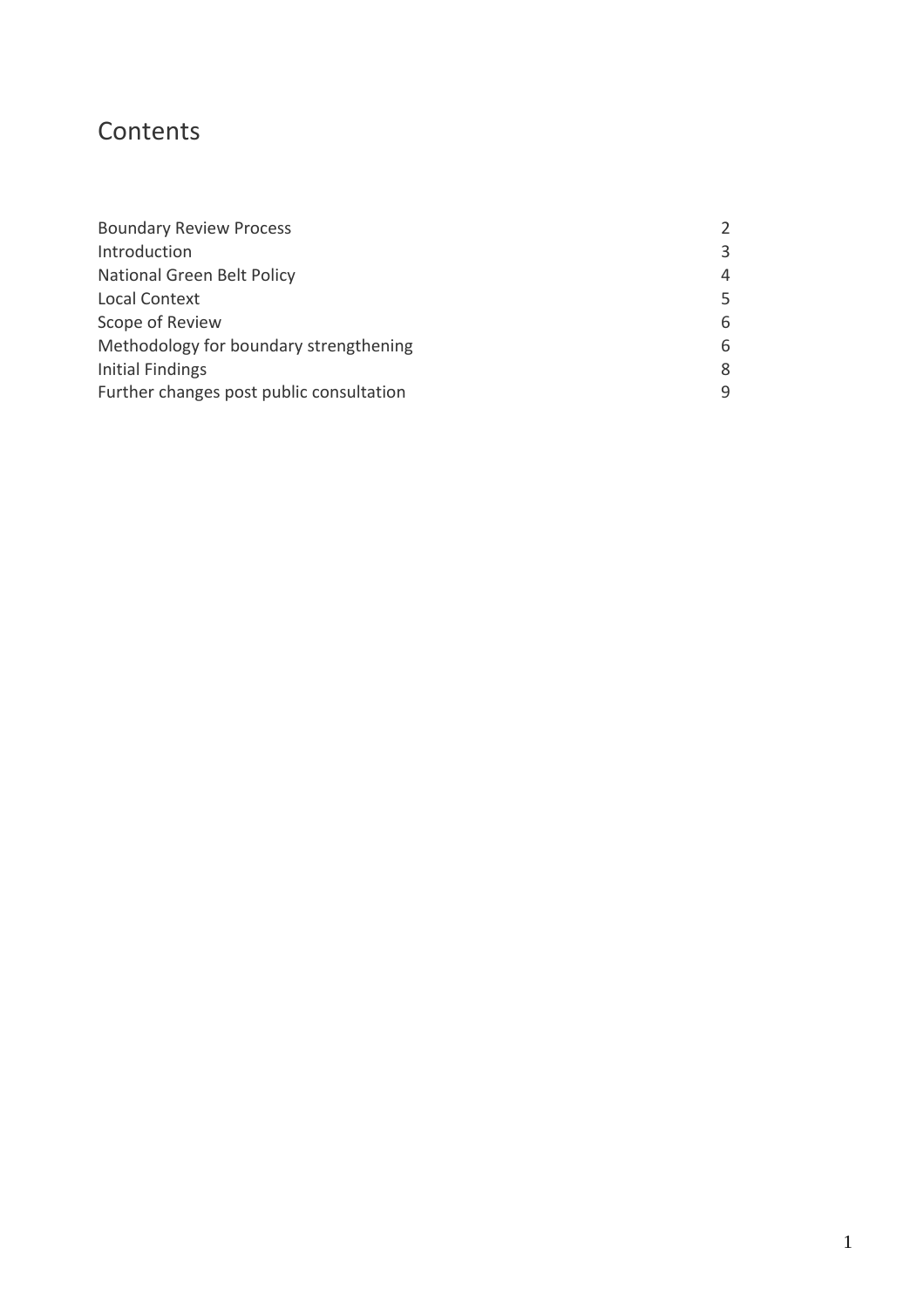### Enfield's Detailed Green Belt Boundary Review

#### **1.0 Boundary Review Process**

- 1.1 The purpose of this report is to set out the recommended boundary changes to Enfield's Green Belt boundary. The Council undertook a public consultation exercise in July 2011 to invite public comment on its initial recommended changes to the Green Belt boundary and the methodology applied.
- 1.2 The review has made an assessment as to whether the existing boundaries provide robust and defensible boundaries over the Core Strategy plan period, (next 15 to 20 years). In total, the initial findings recommended some 30 changes to the borough's green belt boundary and effectively proposes a realignment to the Green Belt boundary that results in 13 gains (additional land added 4.1 hectares (10.13 acres) into the Green Belt designation) and 17 losses ( net loss of some 6.07 hectares (15 acres)of Green Belt land).
- 1.3 In total 30 responses were received to the public consultation undertaken in the summer of 2011. The responses and a summary of the comments are provided in Appendix B Schedule of Review Responses. The Council has considered all responses and provided it's response within Appendix B..
- 1.4 Of the 30 responses received, 15 comments were boundary specific, suggesting alternative boundaries to those in the initial findings report. Of these, 6 comments related to new sites being identified to the Council for exclusion from Green Belt. The remaining comments put forward alterative boundaries to those published in the Council's initial findings Appendix A. Of the 15 comments related to alternative boundaries, the Council is minded to make only 3 changes to the 30 it originally put forward by way of the initial findings.
- 1.4 Appendix A to this report highlights draft boundary amendments and clearly states where a change has occurred as a result on the public consultation exercise, for transparency. For an explanation of the Council's justification for change, Appendix A should be read in conjunction with the Schedule of Review Responses, Appendix B.
- 1.5 The changes in Appendix A have been reflected on the Draft Proposals Map that accompanies the Draft Development Management Document.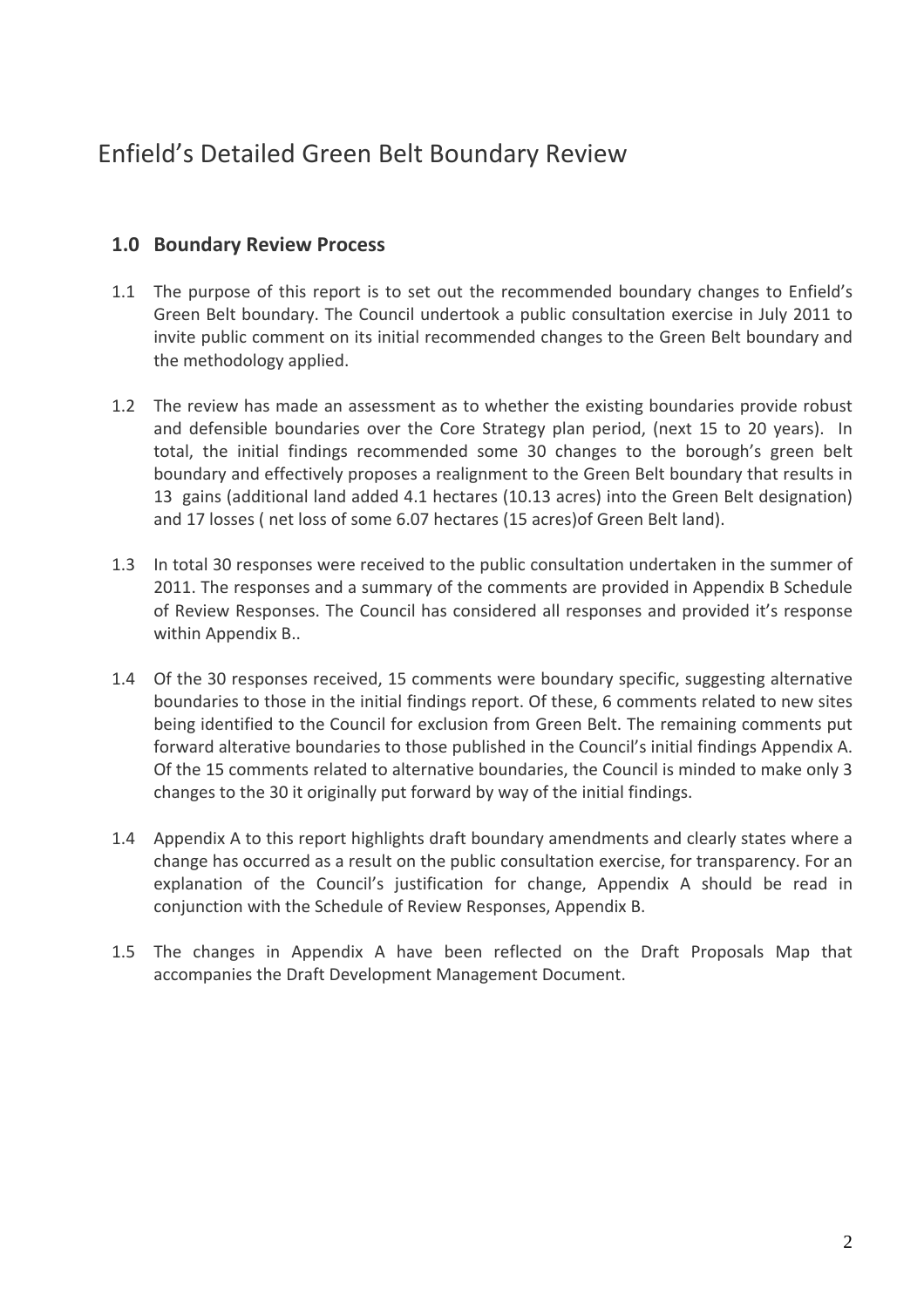#### **2.0 Background to the Green Belt Boundary Review**

- 2.1 The Core Strategy adopted in November 2010 is accompanied by an updated Proposals Map (November 2010). The new Proposals Map carries over unchanged designations from the 1994 UDP. The strategic changes made to the Green Belt through the Core Strategy, were found 'sound' on conclusion of the examination and were limited to a de‐designated section of the Green Belt land in the northeast of the Borough, known as Enfield Island Village; and the additional Green Belt designations inherited from local borough boundary changes which came into effect post the adoption of Enfield's 1994 Unitary Development Plan, (UDP).
- 2.2 Core Policy 33: Green Belt & Countryside, states the Council's intention to bring forward any proposed changes to the detailed boundary of the Green Belt as part of a subsequent Development Management Document. The Inspector's report into the examination of the Core Strategy supported this approach.
- 2.3 Historically the boundary of the Enfield's Green Belt was originally defined on the Council's UDP 6 inches to the mile hard‐copy Proposals Map adopted in 1994, without the benefit of GIS digitisation. Since this time and with the advance of technology the 1994 Proposals Map (as delineated from a coarsely drawn hard‐copy version) was digitised for development control purposes, with the legal boundary remaining that of the 1994 paper version.
- 2.4 The London Borough of Enfield is now in the process of preparing a Development Management Document (DMD) Development Plan Document, as part of its Local Development Framework. As part of this process it is appropriate to provide strong defensible Green Belt boundaries.
- 2.5 This review therefore examines both the accuracy and durability of the detailed inner and outer Green Belt boundary and recommends minor changes as considered necessary with the aim of securing a strong defensible boundary that will endure over the next 15 to 20 years. The review sits a part of the evidence base to support the Draft Development Management Document and proposed changes to an updated Draft Proposals Map.
- 2.6 This review is not being undertaken to release or include land of strategic nature, the justification of releases of this scale has been considered through the recently adopted Core Strategy. However, in undertaking this review there will be some minor additions and deletions to the Green Belt designation.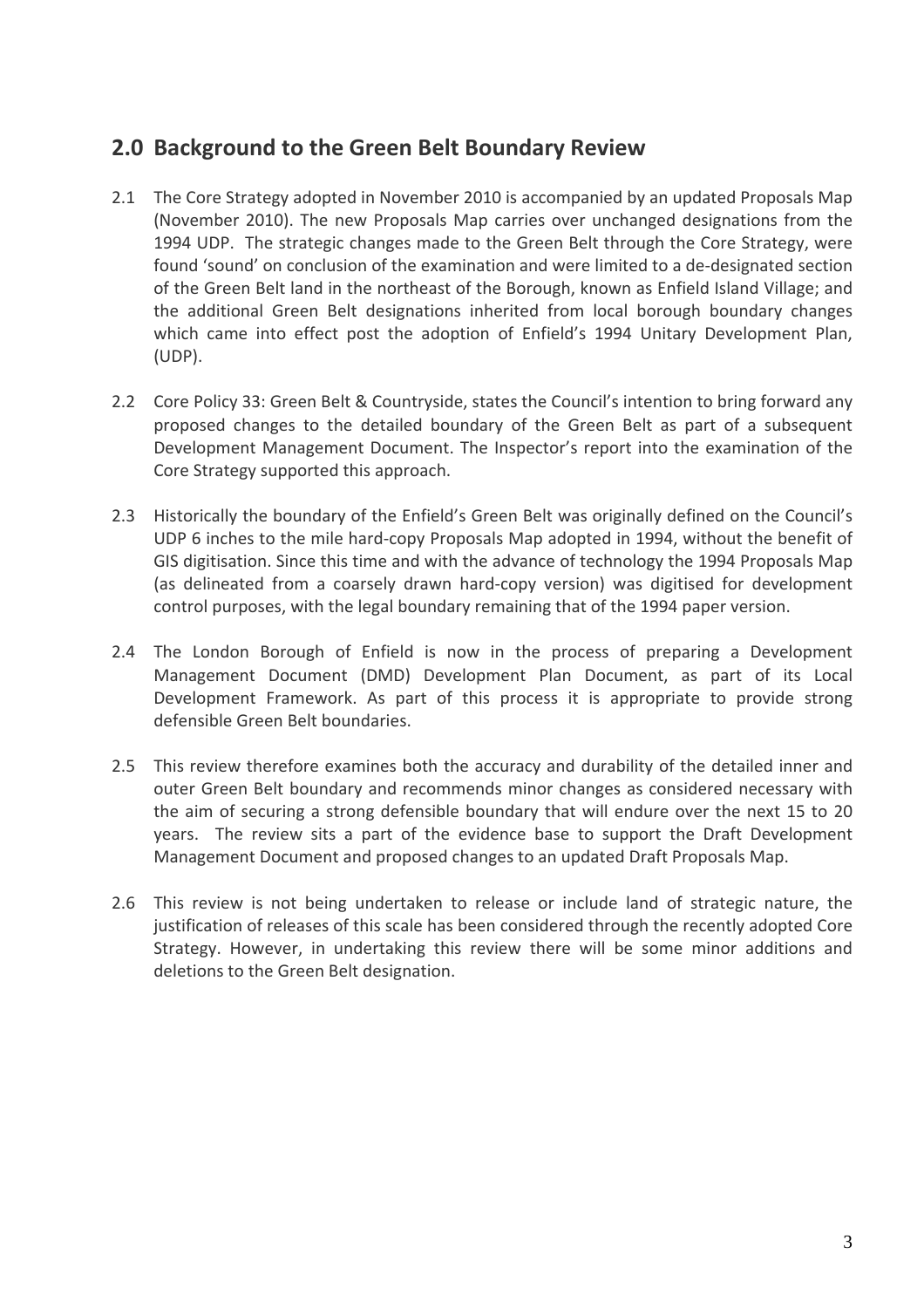#### **3.0 National Green Belt Policy**

- 3.1 The core principles of previous National Planning Policy Guidance Note 2 (PPG2) Green Belt Protection remain firmly in place in the new National Planning Policy Framework, (NPPF). The NPPF advocates that inappropriate development is, by definition, harmful to the Green Belt and should not be approved except in very special circumstances. The NPPF carries forward the five principles of National Green Belt Policy introduced in the 1950s. The popularity and success of Green Belts has resulted in them remaining a part of national planning policy. There are five equal purposes of including land in Green Belts:
	- 1. To check the unrestricted sprawl of large built‐up areas;
	- 2. To prevent neighbouring towns from merging into one another;
	- 3. To assist in safeguarding the countryside from encroachment;
	- 4. To preserve the setting and special character of historic towns; and
	- 5. To assist in urban regeneration, by encouraging the recycling of derelict and other urban land.
- 3.2 Although the general extent of Enfield's Green Belt has been considered and justified through the adoption of the Borough's Core Strategy, the NPPF states in paragraph 83 that "local authorities should consider Green Belt boundaries having regard to their intended permanence in the long term, so that they should be capable of enduring beyond the plan period".
- 3.3 When defining boundaries the NPPF is not as detailed as previous PPG2 but it does state authorities should:
	- **Ensure consistency with the Local Plan strategy for meeting identified requirements** for sustainable development;
	- Not include land which it is unnecessary to keep permanently open;
	- Where necessary, identify in their plans areas of 'safeguarded land' between the urban area and the Green Belt, in order to meet longer‐term development needs stretching well beyond the plan period;
	- Make clear that the safeguarded land is not allocated for development at the present time. Planning permission for the permanent development of safeguarded land should only be granted following a Local Plan review which proposes the development;
	- Satisfy themselves that Green Belt boundaries will not need to be altered at the end of the development plan period; and
	- **Define boundaries clearly, using physical features that are readily recognisable and** likely to be permanent.
- 3.9 The abolition of PPG2 and the replacement of core Green Belt principles within the NPPF does not warrant a need to review the detailed boundary work set out in this report and supporting appendices. Clear physical features have been used to mark the boundaries, and the review has been mindful not to include unnecessary land to keep open, as this jeopardizes the permanence of the open land in future development endeavours.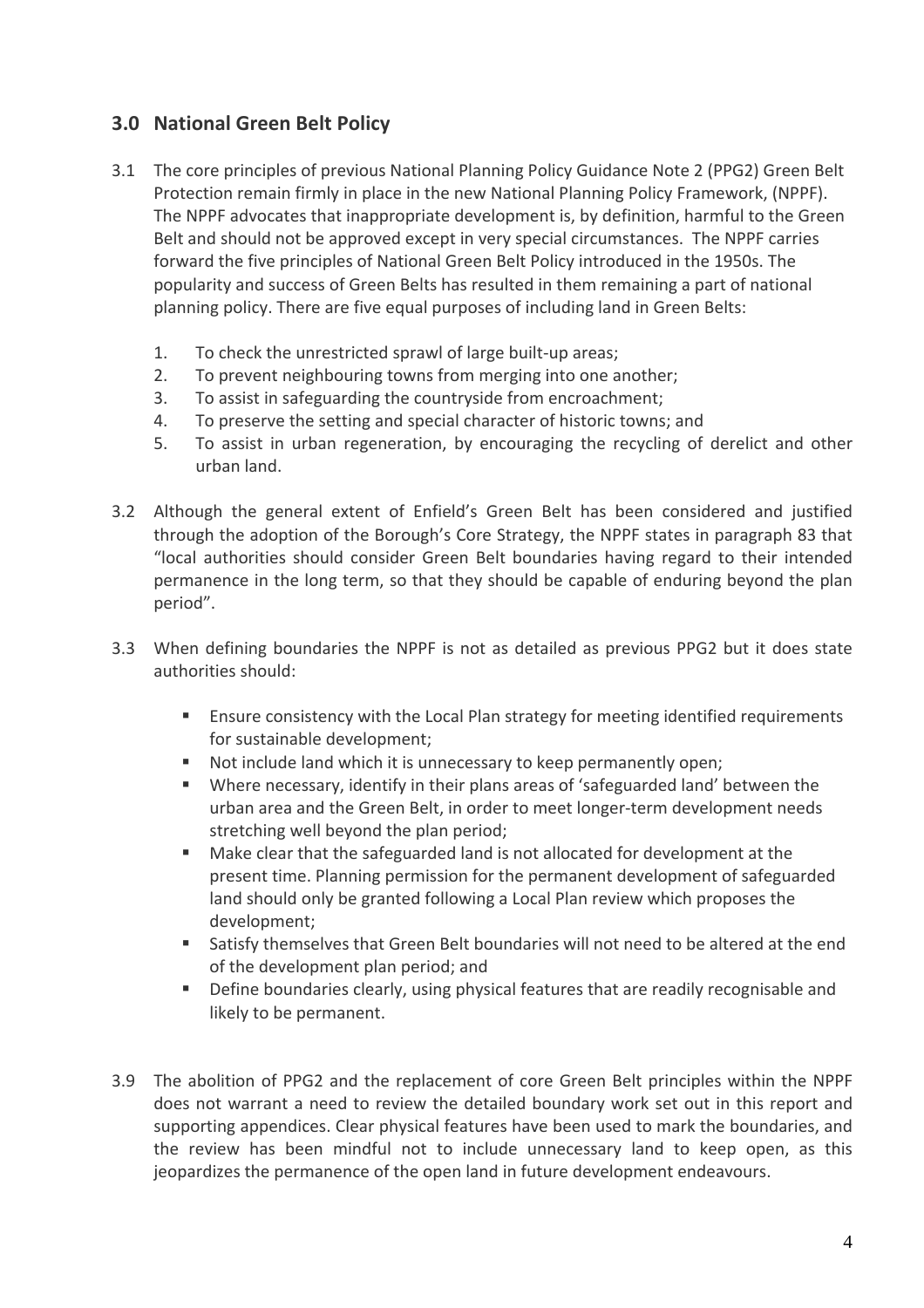#### **4.0 Local Context**

4.1 The Green Belt affecting Enfield is tightly drawn around the urban area of the Borough. Almost a third of open land in Enfield is designated as Green Belt, contained around the north, north-west and east of the Borough. Green Belt land represents some 3062 hectares. This green asset is important for several reasons: its contribution to the overall suburban and rural setting; the opportunities it provides for access to the open countryside, for outdoor sport and recreation; and for the diverse uses including agriculture, nature conservation and its historic significance. The Enfield Characterisation Study (February 2011) characterises the Green Belt into 4 distinct landscape character types, 3 of which, (nos 1, 2 and 4) are also recognised as Areas of Special Character. $<sup>1</sup>$ </sup>

#### 4.2 (1) Farmland Ridge and Valleys

The north and north-western Green Belt area which extends from Hadley Wood in the north‐west corner of the Borough, across the whole of the top northern edge of the Borough to Capel Manor and Bulls Cross in the north east is characterised by Farmland Valleys and Ridges and is notably Enfield most important landscape type as it forms a special area of landscape character which is a major asset to the Borough. The Study notes the area's high landscape quality and that its designation as Green Belt has meant that the landscape has been well protected from twentieth century built development.

#### 4.3 (2) Rural Parklands

Within Enfield's Green Belt two key areas have been characterised as rural parkland, Enfield Chase in the north‐west and the large area of recreation land in the north‐east comprising Whitewebbs Park, Forty Hall parklands, and the parklands surrounding Myddleton House. This Green Belt typology offers landscapes with strong national heritage and a focus on recreation. Within the wider environment these historic landscapes are generally widely visible forming large woodland areas which are prominent from the north and south.

#### 4.4 (3) Nursery & Glasshouses

This landscape type is a relatively common type to be found in the Lee Valley given that the Lee Valley has been the centre for market gardening since the eighteenth century. Enfield has one such area which developed around the settlement of Crews Hill. Crews Hill (excluding the Rosewood Drive development), is within Green Belt. It is characterised by glasshouses, nurseries and garden centres, equine activities and little trees and hedgerow vegetation. This particular part of Enfield's Green Belt is an important feature and contributes to the local economy. However, the density of development of other associated structures is high which has had a substantial visual impact and sense of openness on this part of the Green Belt.

#### 4.5 (4) River Valley and Floodplain

In Enfield the key area of the Valley and floodplain typology is the River Lee stretching across the eastern boundary of the Borough from the M25 in the north to the edge of Banbury Reservoir in the south.

 $\overline{a}$ 

<sup>&</sup>lt;sup>1</sup> Areas of Special Character Review 2012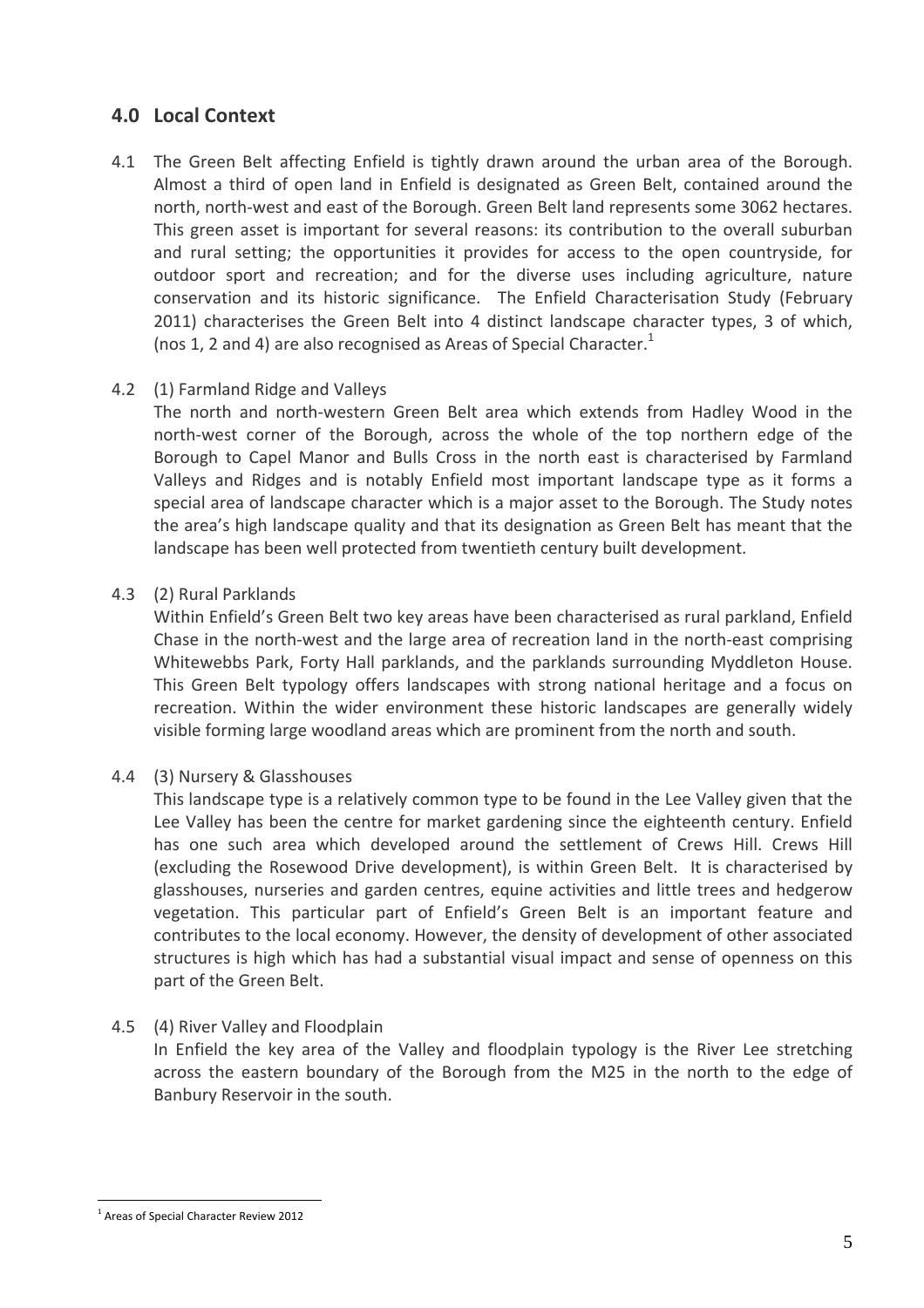#### **5.0 Scope of the Review**

- 5.1 The integrity of the Green Belt is seriously compromised where Green Belt boundaries are constantly changing. Furthermore public confidence in Green Belt policies is dependent on their certainty and longevity.
- 5.2 The aim of the review was to examine the existing boundaries as set out in the 1994 Enfield Unitary Development Plan, in accordance with a set of criteria. The review was undertaken at the time PPG2 was current national policy and also took into account any physical changes that have occurred on the ground since 1994. The review's primary objective is to provide for a strong defensible Green Belt boundary that will endure and protect the openness and rural character of the surrounding countryside of Enfield from encroachment. The review provides an understanding of the current strengths and weaknesses of the existing Green Belt boundaries and has in turn recommended amending the boundary where appropriate to provide certainty over the next 15 to 20 years.
- 5.3 The scope was limited to a local level consideration of the Borough's detailed Green Belt boundary to the extent that it has assessed:
	- The current strength of the Green Belt boundary;
	- **Proposes discrete adjustments to the Green Belt boundary in order to 'strengthen'** and improve its defensibility and resilience;
	- **Proposes the removal of poorly performing areas;**
	- Ensures Green Belt boundaries are digitised and cartographically consistent with Ordinance Survey Mapping, follow rational lines, ensuring boundaries on the ground that meet the provisions as set out in national policy;

#### **6.0 Methodology for boundary strengthening**

- 6.1 The boundary review marked the first opportunity to undertake a comprehensive assessment of the delineated boundary that protects the Enfield Green Belt. A series of analysis was undertaken, both desk‐top and fieldwork, to determine the extent to which it can be secured over the long term taking account of physical events and planning decisions. The review used the criteria for defensibility to decide whether the existing boundaries were either 'strong' or 'weak'. Where boundaries were found to be 'weak' the review worked outwards to establish whether there were potentially any 'strong' Green Belt boundaries which were physically linked to existing boundaries.
- 6.2 It is important to ensure that the approach to defining these boundaries is logical, defensible and consistent. A set of criteria has therefore been devised taking account of the need to ensure that boundaries:
	- **are well defined using recognisable features,**
	- are not excessively tightly drawn to require review before the end of the Core Strategy plan period,
	- Provide a clear delineation between marking the urban / rural interface, and
	- focus development in areas that will not adversely affect the openness of the Green Belt.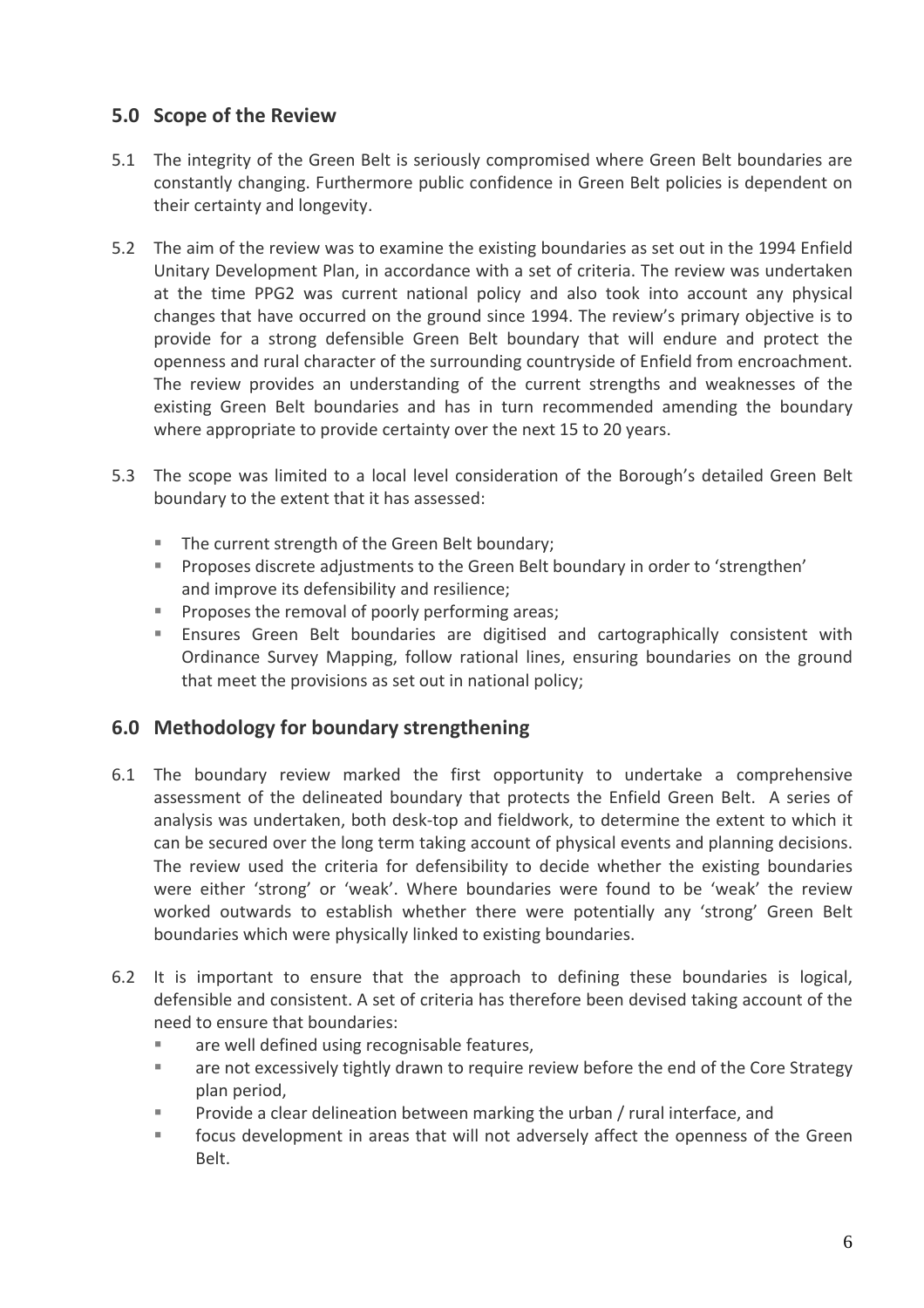#### **6.3 Criteria for Boundary Analysis**

- 6.4 A strong boundary is one that is well established and resistant to change. It is difficult to alter or destroy, taking into account planning and appeal decisions. A weak boundary is one that is still identifiable/ visible, but can be easily altered or destroyed through material change or by planning and appeal decisions.
- 6.5 In this context a boundary is defined as a recognisable linear feature or boundary between two separate areas of land. On the basis of the principles set out above, known boundaries have been classified having regard to whether it is a strong or weak boundary with respect to how well it supports the aims of Green Belt policy. The criteria is set out in the table below:

| <b>Strong</b>                                                           | Weak                            |
|-------------------------------------------------------------------------|---------------------------------|
| Motorways, Adopted Highway, and                                         | Private roads                   |
| local classified Roads.                                                 | Rights of way                   |
| Railway lines                                                           |                                 |
| Strong natural landscape features                                       | Undefined natural<br>landscape  |
| e.g. river watercourses, lakes,                                         | features.                       |
| ridges, blocks<br>Prominent<br>οf                                       |                                 |
| woodland and strong tree lines.                                         |                                 |
| Protected parks e.g. MOL, playing                                       | Landscaped areas, incidental    |
| fields, allotments, cemeteries, local                                   | areas of open space, informal   |
| parks, amenity greenspace                                               | areas with undefined boundaries |
| Residential dwellings with clearly                                      | Building Line where residential |
| defined physical boundaries, such as                                    | dwellings with<br>unclear,      |
| an established building line or row                                     | undefined, intermittent<br>back |
| of gardens made up of 3 or more                                         | gardens                         |
| residential properties.                                                 |                                 |
|                                                                         |                                 |
|                                                                         |                                 |
| Other non-residential development                                       | Power lines                     |
| with established boundaries.<br>Can include listed, historical or areas | <b>Building line</b>            |
| forming part of a distinctive                                           |                                 |
| landscape character                                                     |                                 |
|                                                                         |                                 |
|                                                                         |                                 |

Table 1: Defensible Boundary Classification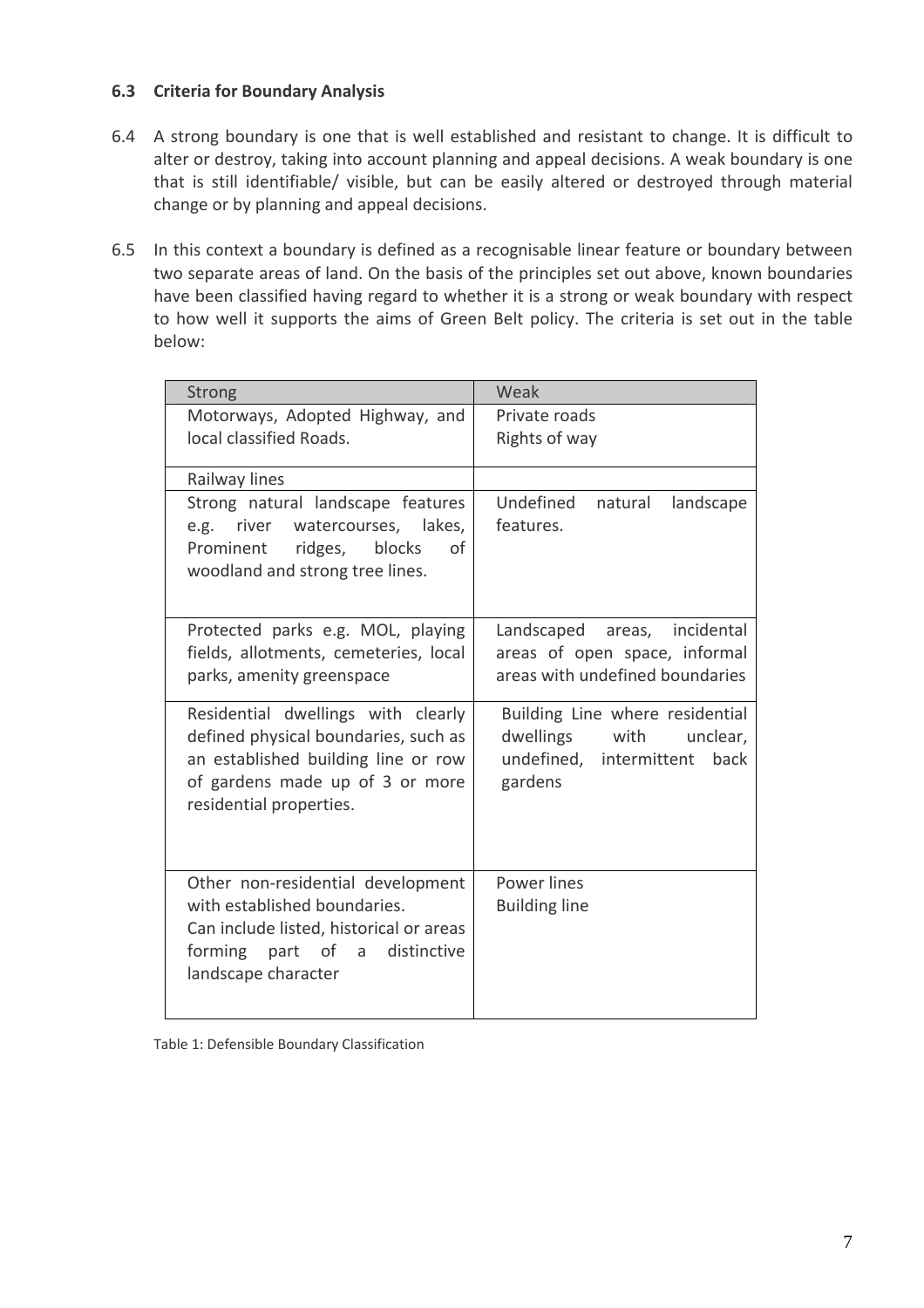#### **7.0 Initial Findings published for Public Consultation July 2011**

- 7.1 The review divided the Green Belt into 26 study areas, represented in Appendix A by the 26 maps. The initial findings of the review demonstrated that much of Enfield's outer Green Belt is strongly defensible. For example, the entire boundary at the Borough's northern border requires no amendments, (Study areas 25 and 16) owing to the boundary following the local authority boundary and the M25 Motorway acting as a strong physical and visual boundary. Similarly, the outer eastern Green Belt boundary remains strongly defensible as it also drawn to the local authority boundaries where Enfield Borough meets Epping Forest and Waltham Forest. These borough boundaries also align with the River Lee which further physically and visually strengthens the Green Belt boundary on the east.
- 7.2 Weaker boundaries have typically been highlighted along the inner boundary where the Green Belt meets with the more urbanised character of the Borough. Typical examples include where the Green Belt boundary runs through the curtilage of properties / rear gardens. Where boundaries were found to be 'weak' the review worked outwards to establish whether there were potentially any 'stronger' Green Belt boundaries within the area which were physically linked to existing boundaries. The same criterion was used and aerial photography examined to establish 'strong' boundaries. Site visits provided a check of the results. In some cases where a strong boundary is not present a more appropriate weak boundary has been considered as a better alternative than the original. For example, in Study Area 18, site reference 18.1 Enfield Island Village – Manton Road / Ostell Crescent where a lack of a distinct property curtilage and or boundary is present, the alternative recommendation is to run the Green Belt boundary to the building line. In Study Area 10, site reference 10.2 Bramley House, a cartographic correction has also taken the boundary to the building line as opposed to property boundary to ensure the original extant of the Green Belt remains in situ.
- 7.3 In total, the initial findings recommend some 30 changes to the borough's green belt boundary and effectively proposed a realignment to the Green Belt boundary that resulted in 13 gains (additional land added 4.1hectares (10.13 acres) into the Green Belt designation) and 17 losses ( net loss of some 6.07 hectares (15 acres) of Green Belt land). The majority of the recommended changes were minor in nature and are justified on the grounds of providing a more robust, logical and defensible boundary and where an adjusted alignment, or small variation, provides for a more logical or practical boundary. For example in a number of cases this includes recommending boundaries are re‐aligned to adopted highways or classified roads, hedge / tree lines, property boundaries, and where relevant strong landscape features such as the New River and River Lee. There were also some instances where, for consistency, the recommendation is to align a Green Belt boundary with corresponding open space designations. Where boundary changes have been put forward, a commentary of the assessment is provided and these are set out in Appendix A.